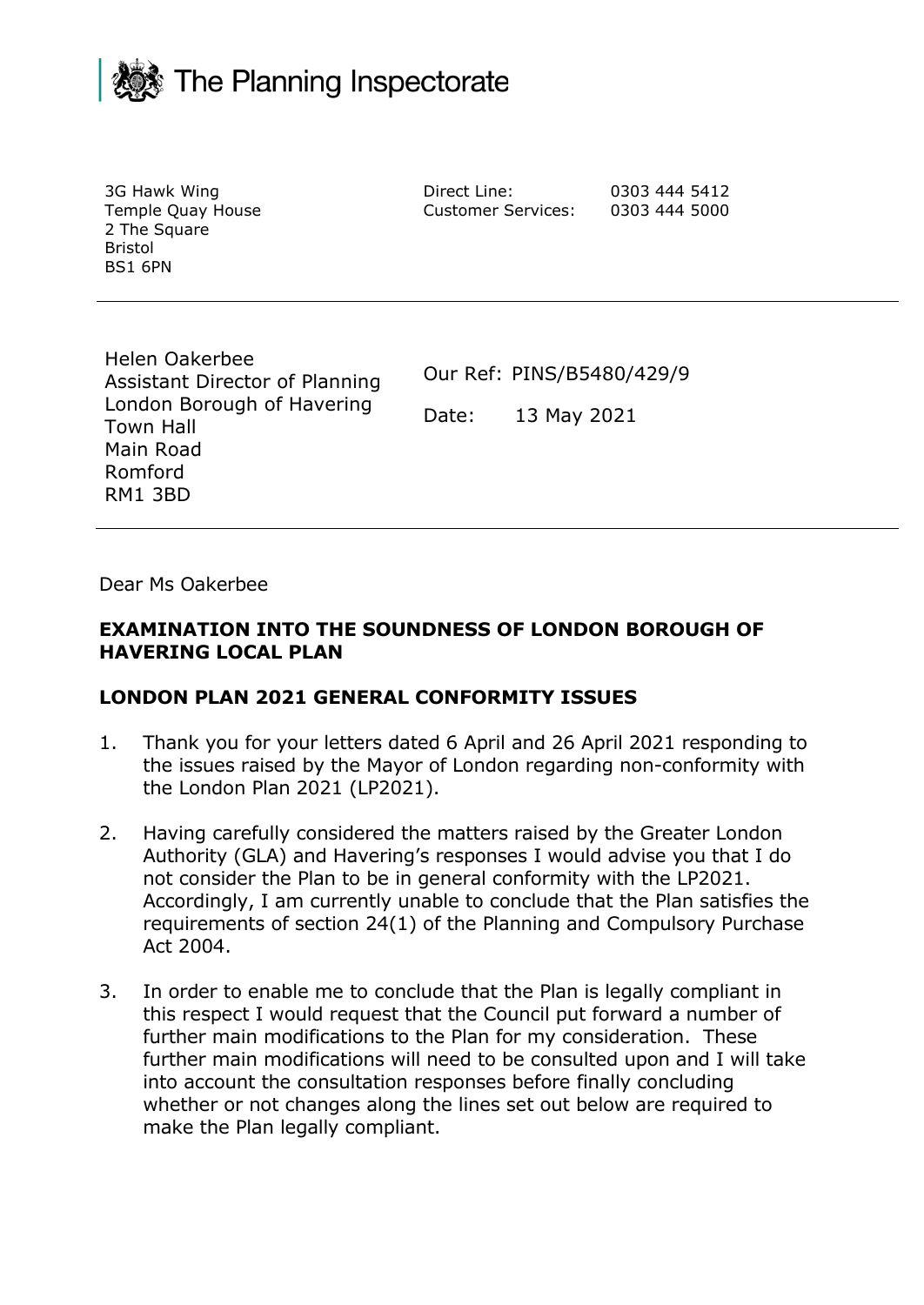Areas of non-conformity with the London Plan and main modifications necessary:

# **Havering Local Plan Policy 3 – Housing**

- 4. The GLA have stated that the differences between Policy 3 and the LP2021 housing policies is not a matter of non-conformity. However, I am not convinced by that view. Section 38(5) of the above Act states that where there is a conflict between two development plan policies for an area the conflict must be resolved in favour of the policy which is contained in the last document to be adopted. The Havering Plan will now be the later of the two Plans to be adopted.
- 5. Policy 3 of the Havering Plan (as proposed to be modified by the main modifications previously consulted upon) refers to the London Plan 2016 targets of 11,701 new homes over the first 10 years of the Plan period and 17,551 new homes over the whole Plan period, albeit that these are expressed as minima. This is not in general conformity with the higher target set out in the LP2021 of 12,850 homes over the period 2019 to 2029. As 11,701 is materially different to the 12,850 LP2021 target, this could affect the outcome of planning decisions.
- 6. Based on the figures before me, the supply situation over the first 10 years of the Plan period would seem to meet and exceed the LP2021 target. Nevertheless, I consider that a main modification will be required to Policy 3 in order to align it with the LP2021 targets set out in Table 4.1 of the LP2021. I attach an Appendix to this letter which highlights the parts of Policy 3 which the Council may need to reconsider in order to bring it into general conformity with the LP2021. The Council may also identify further aspects of the policy which you consider require updating. I will be happy to work with the Council through the Programme Officer to agree the wording of the new main modification.
- 7. The GLA have also requested that Policy 3 is amended to reflect the small sites target set out in Table 4.2 of the LP2021. I am of the view that omission of this target from the policy would not of itself be a non-conformity issue as Policy 3 would not prevent the application of the small sites target in the LP2021 in decision-making.

## **Havering Local Plan Policy 4 – Affordable housing**

8. Policy 4 does not reflect the 50% threshold on publicly owned land and on industrial land set out in LP2021 Policies H4 and H5. In particular, Havering Plan Policy 4 states that proposals that meet or exceed the 35% threshold without public subsidy are not required to submit viability information. This is not in general conformity with Policy H5 of the LP2021 which sets this threshold at 50%.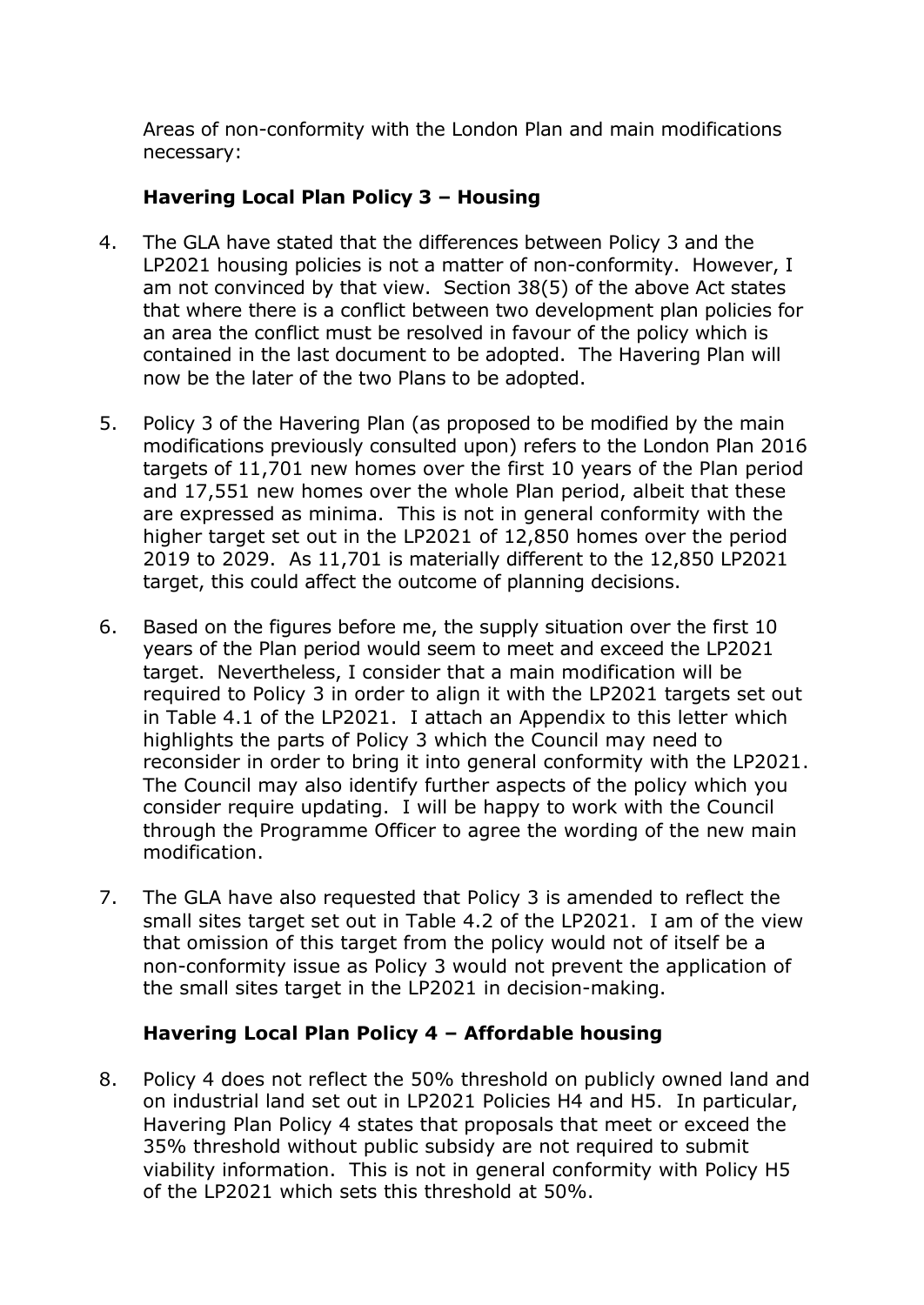- 9. I note the Council's suggestion, in your  $6<sup>th</sup>$  April letter, that this matter could be dealt with by 'minor modification'. However, I consider this to be a matter of general conformity which will require a further main modification to align Policy 4 with the approach to affordable housing in LP2021.
- 10. I do not consider it necessary for Policy 4 to repeat the strategic target of 50% of all new homes to be genuinely affordable as the Havering policy does not prevent the application of the LP2021 approach to development proposals.

## **Havering Local Plan Policy 24 – Parking**

- 11. I accept that the previous main modifications to Policy 24 were extensively negotiated between Transport for London and Havering Council and were considered during the Examination hearings. However, the LP2021 parking standards are different to those in the London Plan 2016. In particular, the 2016 Plan allowed more flexibility for Outer London boroughs to take account of residents' car dependency and to apply a flexible approach to some areas of PTAL 2 depending on the orientation and level of public transport accessibility.
- 12. The proposed parking standards in Policy 24 have some significant divergences from the LP2021 standards as follows:
	- LP2021 requires minimum residential standards to only apply to Outer London areas within PTAL 0-1 and only within the maximum standards set out in LP2021. Policy 24 proposes to apply minimum standards to limited areas of PTAL 2, in addition to areas of PTAL 0-1. In addition, the minimum standards for 4+ bedroom units exceed the maximum standards in LP2021;
	- there is no clear evidence that such higher standards would support additional family housing in accordance with LP2021;
	- the minimum standards in Policy 24 for the Romford and Rainham and Beam Park Strategic Development Areas (SDAs) are higher than the maximum standards set out in LP2021 of up to 0.5 spaces per dwelling in the Opportunity Areas. I accept that only a very limited number of housing sites within the SDAs would be subject to these proposed minimum standards. However, there remains a significant difference in the parking standards which would apply even in these limited areas.
- 13. I have had regard to the matters put forward by the Council in relation to the parking standards within the SDAs. However, these circumstances are not sufficient for me to set aside the differences between the respective policies. Taken together, the above issues lead me to conclude that the parking standards in Policy 24 are not in general conformity with the LP2021. A further main modification is therefore required to bring it in line with the LP2021 approach.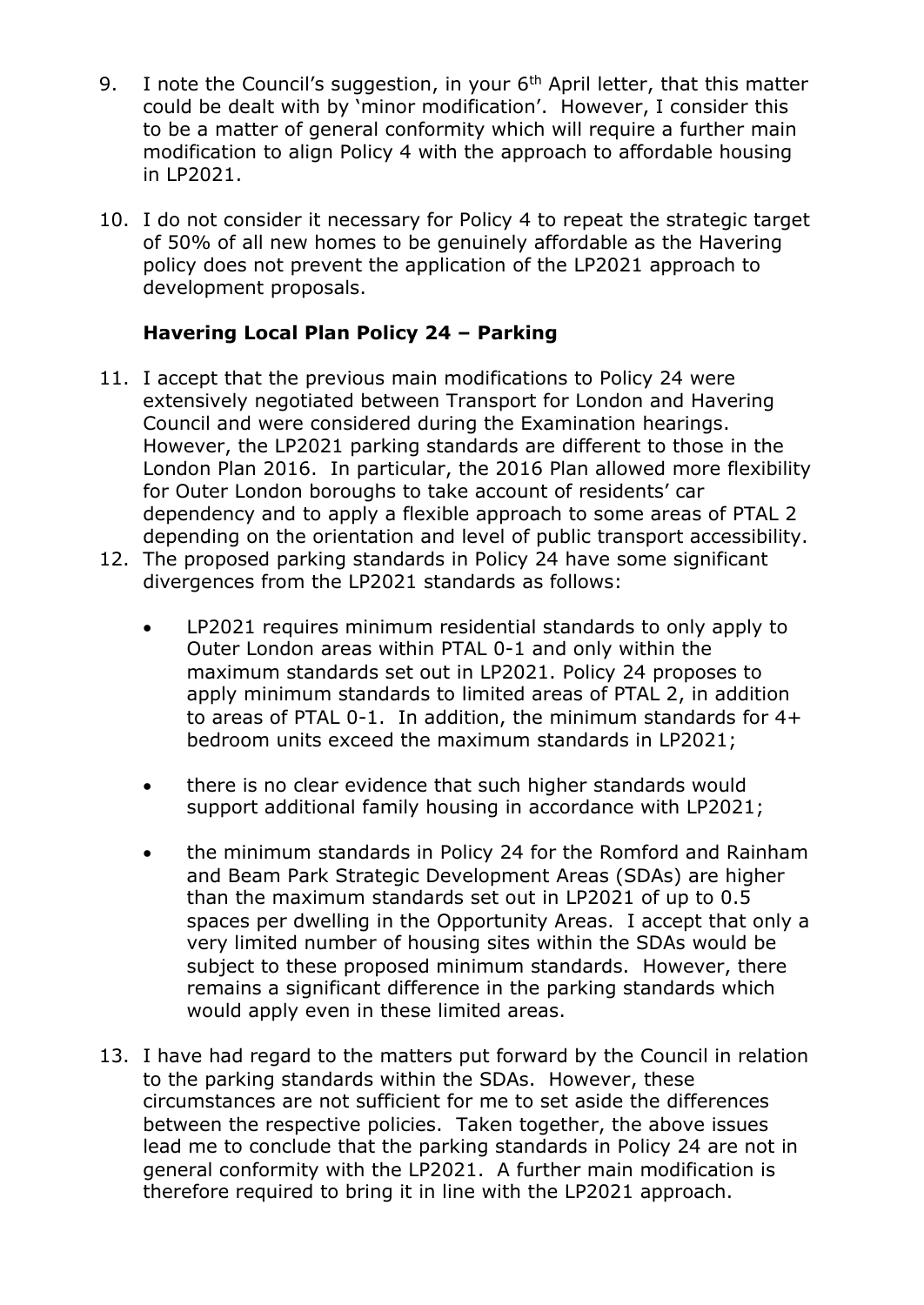#### **Other matters**

14. I consider that the following matters raised by the GLA do not raise issues of general non-conformity:

## **Havering Local Plan Policies 19 and 20 - Industrial Land**

15. Whilst the policies do not include the LP2021 approach of intensification of industrial uses and the co-location of industrial with non-industrial uses, I consider the approach of Policies 19 and 20 to be in general conformity. Any differences between the policies can be considered through the immediate update to the Plan.

## **Havering Local Plan Policy 21 – Affordable workspace**

16. Policy 21 would not prevent LP2021 Policy E2 being applied to development proposals and there are some policy criteria which are similar between the two policies. Policy 21 does not specifically cover the social and cultural sectors but it would not prevent the application of LP2021 Policy E3 to development proposals. Havering Policy 21 is therefore in general conformity with the LP2021.

## **Havering Local Plan Policy 33 – Air Quality**

17. There is nothing in Policy 33 which prevents the application of LP2021 Policy SI 1 to development proposals. It is not necessary for Policy 33 to specifically refer to masterplans and development briefs as this is set out in LP2021 SI 1. Havering Policy 33 is therefore in general conformity with the LP2021.

## **Havering Local Plan paragraph 12.7.2 – Waste**

- 18. This is a matter identified as being a general non-conformity issue by the GLA. However, as submitted, waste is not part of the role of the Havering Plan. The Plan makes it clear at paragraph 1.1.3 and 12.7.2 that waste issues are dealt with through the separate joint East London Waste Plan (ELWP). Whilst the ELWP is in need of updating, I do not consider this to be an issue of general non-conformity for the current Havering Plan.
- 19. It would not be reasonable or pragmatic for the Council to be requested to introduce an entirely new aspect to this Local Plan at such a late stage in the Examination. I am of the view that this matter can and should be dealt with through the immediate update of the Havering Plan or through an update to the ELWP. I understand from the Council that an update to the ELWP is progressing.
- 20. I turn now to the GLA's request that all references to the London Plan and SHMA be updated. The Council's letter of 6 April proposes further 'minor modifications' to the text of paragraph 5.1.5 and 7.4.5, but this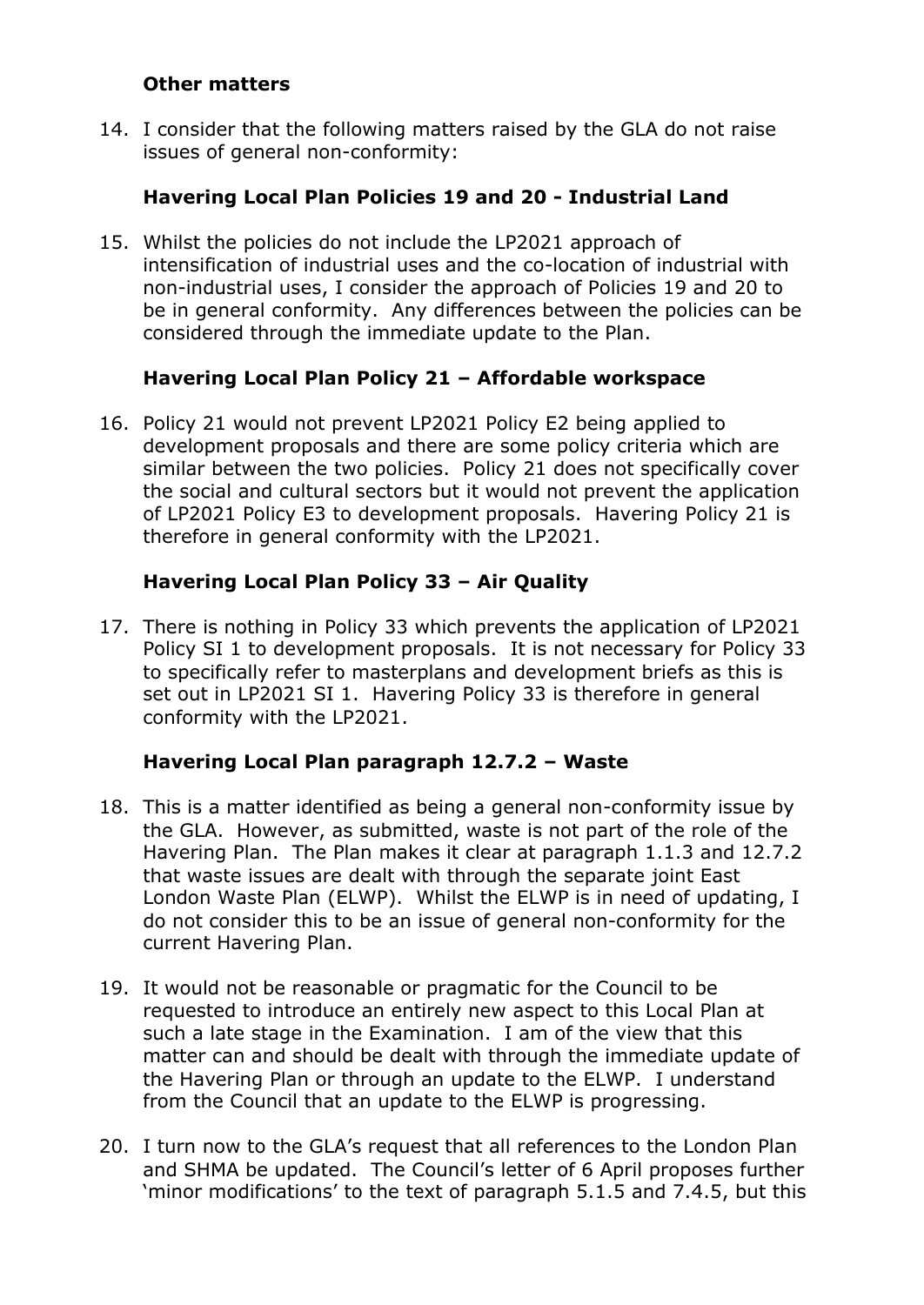would leave numerous references to the previous London Plan and SHMA in the Plan. It seems to me that it would be inconsistent to alter some references and not others. Nevertheless, I can confirm that this is not an issue of general non-conformity nor is it a soundness issue. I do not therefore require the Council to put forward main modifications to update all individual references. Such updates are for the Council to consider as additional modifications under S23 of the above Act.

- 21. Nevertheless, I do consider that new paragraph 1.1.6, along the lines set out in your 6 April letter, is required. This will ensure that the Plan is clear and therefore effective despite the references to the previous London Plan and SHMA.
- 22. In terms of the detailed wording of proposed new paragraph 1.1.6, this should include the changes to the Use Classes Order discussed earlier in the Examination (as the Council indicated at that time that these would be considered in the immediate update) and the need to update the Plan in line with the 2019 National Planning Policy Framework. In addition, I consider that the Council must now give a firmer commitment to timescales for submission of the update to the Plan. This is because the Havering Plan will be the later of the two Plans to be adopted (which was not the position when this was discussed during the hearings) and due to the number of matters now deferred to the immediate update. In addition, the LDS needs to be updated to reflect the agreed timetable and I will need to see the revised LDS. I will work with you to finalise the wording of new paragraph 1.1.6 through the Programme Officer.
- 23. The Council should also consider whether there is a need for further Sustainability Appraisal and an update to the Habitats Regulations Assessment as a result of the new main modifications. Consultation should take place on any updates to these documents.
- 24. I would be grateful if the Council would respond within 3 weeks of the date of this letter setting out:
	- timescales for submission of the wording of the above main modifications for my agreement;
	- timescales for the production of the immediate update to the Plan up to the point of submission for Examination;
	- $\bullet$  timescales for updating the LDS;
	- timescales for a further consultation on the proposed new main modifications.
- 25. Please place a copy of this letter on the Examination website promptly.

Yours sincerely